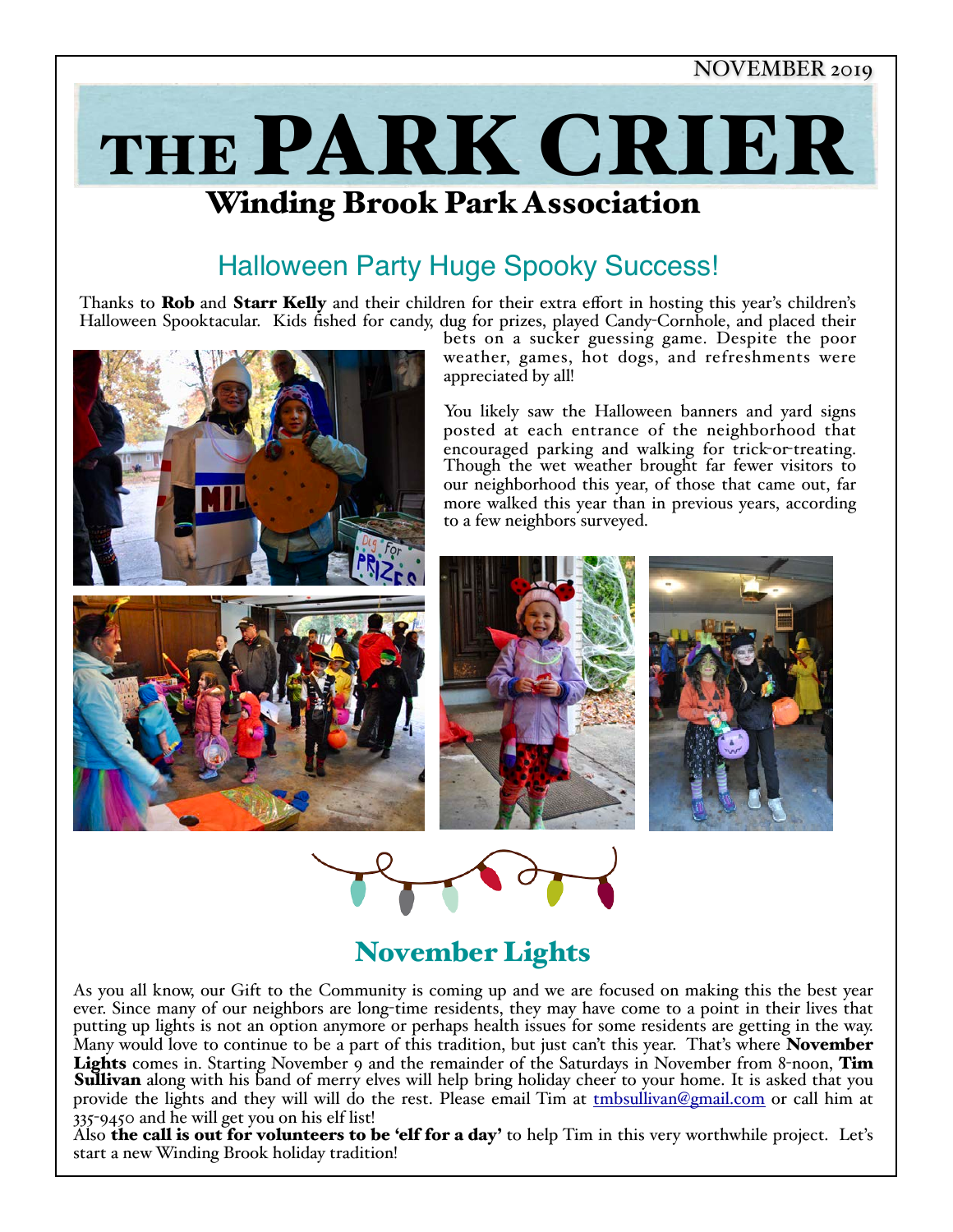### Are You Wishfully Recycling? by Mariah Cressy

"One non-recyclable item in your container may seem like a minor detail, but it can contaminate an entire batch of recyclables and prevent them from finding a second life." —Waste Management website.

Do you scrub out the bottom of the plastic peanut butter jar before tossing it in your recycling bin? Do you know which plastic types your recycling company accepts and which they don't? Better yet, do you look for the recycling symbol and number before tossing an item in your bin?

they throw away the entire collection of  $\mathcal{C}$  recyclables.

tossing something in the recycling that we are only hoping fits the standards.

#### Tips for efective recycling:

Know your recycling company's accepted recycling materials. All major recycling companies that frequent our neighborhood have their guidelines listed on their websites. Print the list and pin it to your fridge or tape it above your recycling container.

Completely wash out your recyclables. Even if that peanut butter jar's recycling number is accepted, if it still contains food waste, it will contaminate the whole batch. Just take the two extra minutes it takes to wash it out before adding it to your bin.

Dry off your clean recyclables so you don't ruin recyclable paper. Newspapers, junk mail, and magazines are accepted by our neighborhood's recycling companies, but as soon as they get wet, they're considered trash. Make sure your attempts to clean other recyclables don't ruin your efforts to also recycle paper.

Plastic grocery bags are not accepted so don't add them to your bin. There is a plastic grocery bag receptacle at Meijer on Grape Rd. inside the west entrance.

To-go containers with a plastic or wax coating cannot be recycled. Have a to-go coffee mug? Bring it with you for your next coffee run, since Starbucks cups and the like are not recyclable.

Old Christmas lights can be recycled, but not by our local companies. It's more effort, but a company headquartered in Wisconsin recycles them year-round, and they will send you a 15% off coupon for their merchandise when you send in lights to recycle. Visit HolidayLEDs.com for more information.

As a neighborhood, we need to work together to not contaminate the truck's collection of recyclables, because after hitting all 321 houses in WBP, the recycling we produce adds up! And the last thing we want is for it *al* to end up in the trash...and then the ocean.

## **Dues Update**

Thanks to the following for meeting their annual<br>obligation:

Behrens Cofman LaCount Orth/Romano-Orth Schoenthaler Siqueira

## WBPA BOARD

Michael Miller, President Zach Dripps, Vice President Laurel Eslinger, Secretary George Cressy, III, Treasurer

Sharon Burden—Maria Carter Mariah Cressy Josh Higginbotham Ryan Howell—Brian Powell—Kathy Smith Tim Sullivan—Kyle Umbarger

Next WBPA Board Meeting

> November 20 6:00pm

St. Joseph Regional Medical Center Conference Room B Lower Level



If you aren't being vigilant, you've likely contaminated your recycling bin on more than one occasion. "Contamination" is that it sounds like  $-$  many recycling than one occasion. "Contamination" is just what it sounds like — many recycling<br>centers don't have the funds or man-<br> $\partial$ edu. power to hand-sort the recyclables from the centers don't have the funds or man-<br>non-recyclables or to wash out food<br>waste left in recyclable containers; so instead, waste left in recyclable containers; so instead,

Whatever your reasons are for recycling  $\mathcal{L}$   $\mathcal{L}$   $\rightarrow$  whether you care about mitigating the prediction that by 2050, more plastic debris will exist in the ocean than fish, ton-for-<br>ton; or whether your conscience can't take throwing away items you think are<br>recyclable — as a neighborhood, we could be better vigi be better vigilant to avoid "wishful recycling," or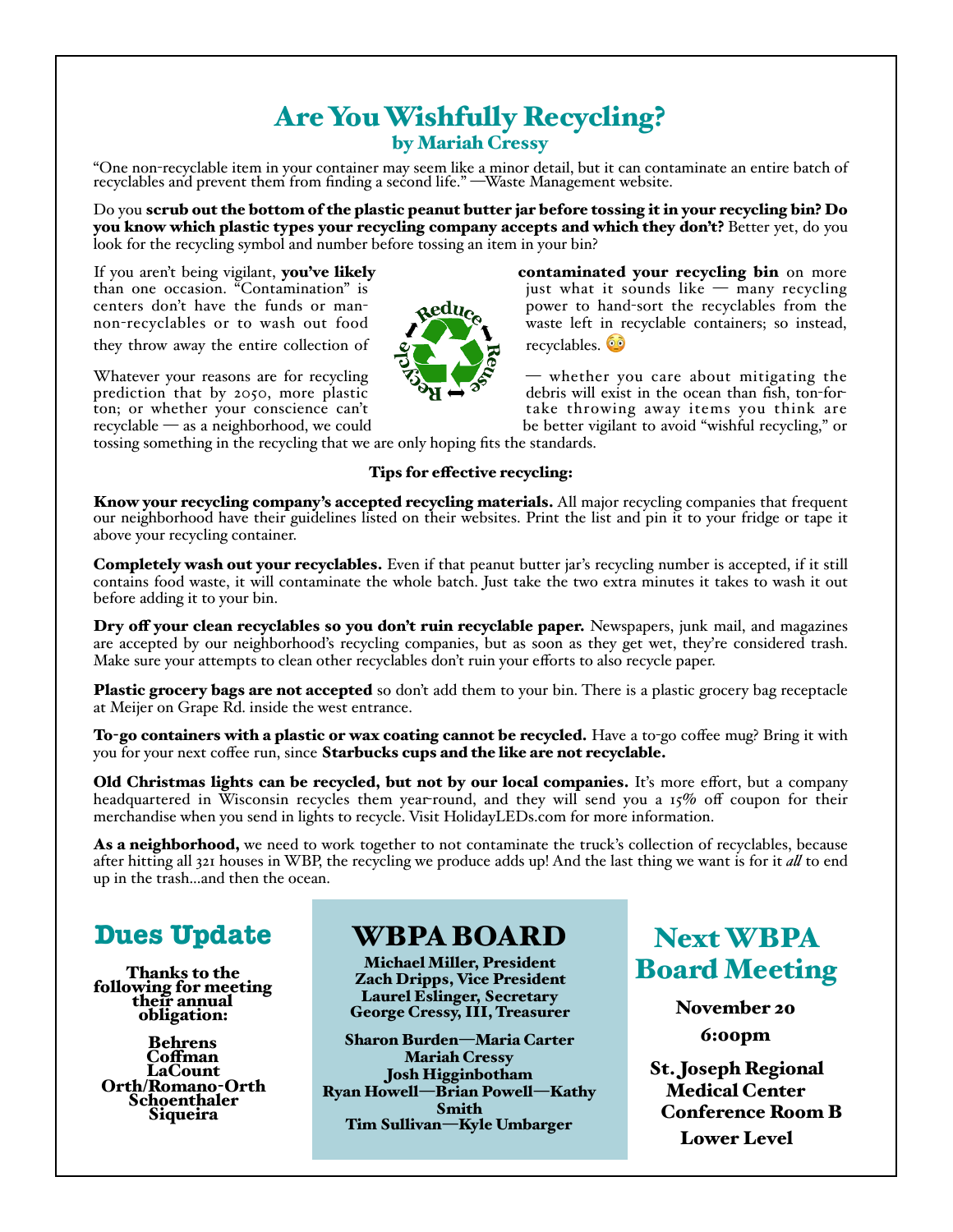

Almost everyday, your Winding Brook neighbors are signing up to keep better informed. For those of you who have already joined, you know Nextdoor's value as a tool that is helping to connect our neighborhood. Nextdoor is a private online network based on address so it is exclusive to Winding Brook unless you choose to include surrounding neighborhoods. Your choice. This is now the vehicle that is used to alert you when there is something urgent that you should know regarding safety issues, upcoming meetings, events, items for sale, lost pets, etc.

Please consider signing up if you haven't already done so. It is well worth it and will help keep your family safe, informed, and up to date on our neighborhood. Just log into our website at [windingbrookpark.com.](http://windingbrookpark.com) Look for the link i[n the upper right corner.](http://windingbrookpark.com) It is faint so look hard!

## Gift to the Community

Look for all the information in the December Crier you will need to make this year's holiday celebration a success!

# **AROUND THE PARK**

#### Welcome!

Returning to his childhood home 15615 Embers Drive is Tom Hausenbauer and his wife **Patty** who recently moved here from St. Peter, MN. Talk about a blast from the past! Tom grew up here in what was the second home built in Winding Brook. He said it is interesting to return to a culture where you grew up and that the neighborhood has special memories for him. Of course it has changed with new faces now. Tom is an engineer and

worked with elevators until his recent retirement. Patty is a homemaker and they have two daughters and grandsons. Tom has a particular interest in the equipment to mix lakes and reservoirs. Patty enjoys cooking and singing in the church choir. Fixing up the house keeps them busy and they have hopes and dreams of remodeling. Welcome to your second time around, Tom!

## **Christmas Light Recycling**

Do you have old lights that you want to get rid of? You have options! Christmas Light Source out of Texas recycles your lights year round. Check them out at [christmas](http://christmas-light-source.com)-light[source.com](http://christmas-light-source.com). Think about contacting our local recycling service. You can also donate them to local organizations that will redistribute them to the community. How about using them to decorate your patio or deck? They may even add that special touch to your camping trip. The choice is yours!

### President's Corner

#### Dear Neighbors,

I was recently telling a few of our out of town friends about some of the activities that take place in Winding Brook, especially those that coincide with the Holidays, and they were truly impressed with the community activities that have always made Winding Brook unique. The Easter Egg Hunt, the 4th of July Parade, Winding Brook in Bloom contest, the Halloween Spooktacular, and the annual *Gif to the Community* Christmas light displays and Christmas Eve Luminaries continue to make Winding Brook a very desirable neighborhood to live in. These events could not be possible without *your* active participation, and the support of our volunteer Board Members who help to plan and organize them. Although Thanksgiving is not for another month, I would like to express my sincere gratitude to all of our Board members for their ongoing dedication and service to our neighborhood. I would also like to thank all of you for your ongoing support and participation in these important traditions that have helped make Winding Brook so special. We hear it often, and I think you would agree, that Winding Brook is a wonderful place to call home! See around the neighborhood,

*Michael Miler*